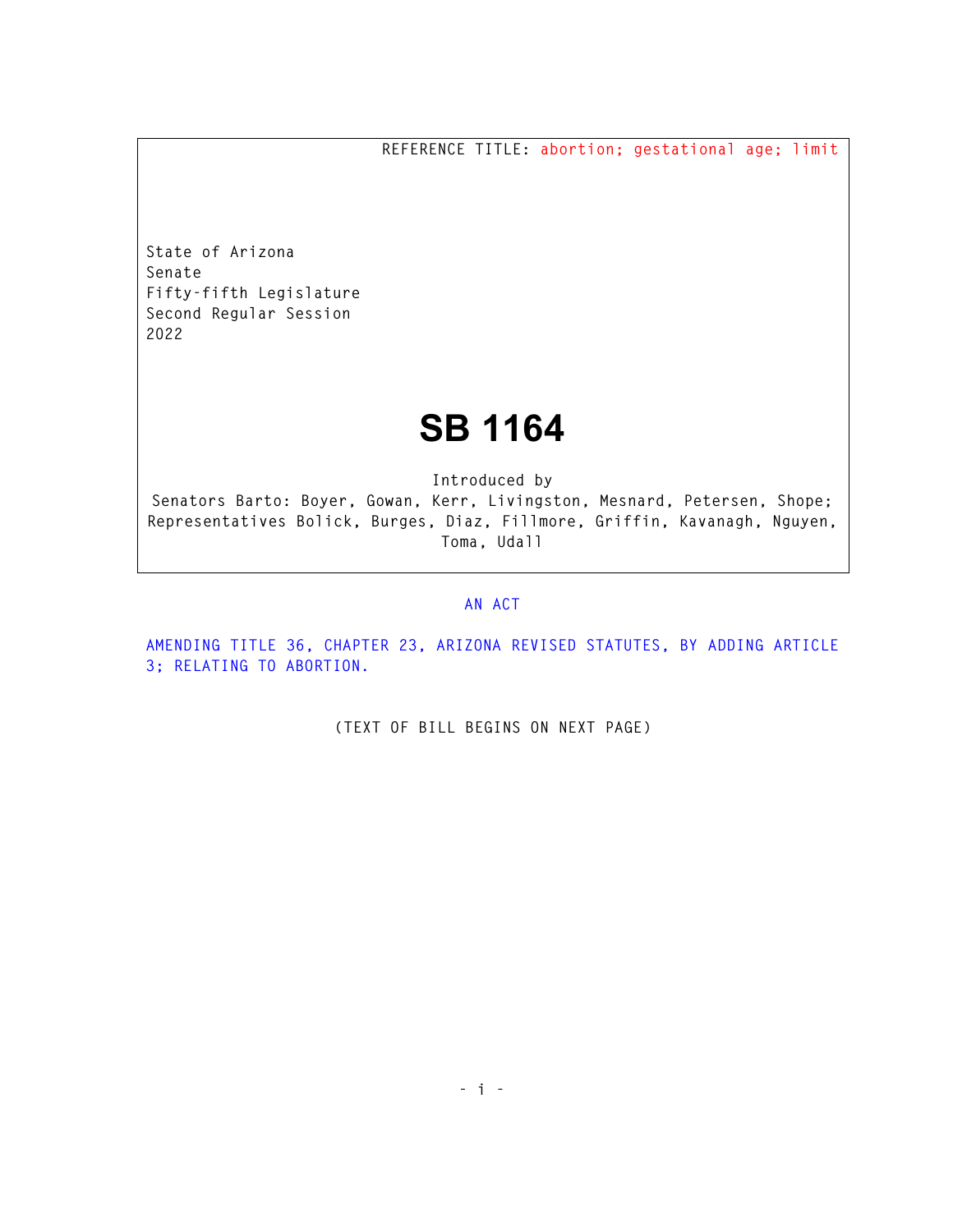**1 Be it enacted by the Legislature of the State of Arizona: 2 Section 1. Title 36, chapter 23, Arizona Revised Statutes, is 3 amended by adding article 3, to read: 4 ARTICLE 3. GESTATIONAL LIMIT ON ABORTION 5 36-2321. Definitions 6 IN THIS ARTICLE, UNLESS THE CONTEXT OTHERWISE REQUIRES: 7 1. "ABORTION" HAS THE SAME MEANING PRESCRIBED IN SECTION 36-2151. 8 2. "ATTEMPT TO PERFORM OR INDUCE AN ABORTION" MEANS TO DO OR TO 9 OMIT DOING ANYTHING THAT, UNDER THE CIRCUMSTANCES AS THE PHYSICIAN 10 BELIEVES THEM TO BE, IS AN ACT OR OMISSION THAT CONSTITUTES A SUBSTANTIAL 11 STEP IN A COURSE OF CONDUCT PLANNED TO CULMINATE IN THE PERFORMANCE OR 12 INDUCTION OF AN ABORTION IN VIOLATION OF THIS ARTICLE. 13 3. "DEPARTMENT" MEANS THE DEPARTMENT OF HEALTH SERVICES. 14 4. "GESTATIONAL AGE" OR "PROBABLE GESTATIONAL AGE" MEANS THE AGE OF 15 AN UNBORN HUMAN BEING AS CALCULATED FROM THE FIRST DAY OF THE LAST 16 MENSTRUAL PERIOD OF THE PREGNANT WOMAN. 17 5. "HUMAN BEING" MEANS AN INDIVIDUAL MEMBER OF THE SPECIES HOMO 18 SAPIENS, FROM AND AFTER THE POINT OF CONCEPTION. 19 6. "MAJOR BODILY FUNCTION" INCLUDES FUNCTIONS OF THE IMMUNE SYSTEM, 20 NORMAL CELL GROWTH, AND DIGESTIVE, BOWEL, BLADDER, NEUROLOGICAL, BRAIN, 21 RESPIRATORY, CIRCULATORY, ENDOCRINE AND REPRODUCTIVE FUNCTIONS. 22 7. "MEDICAL EMERGENCY" MEANS A CONDITION THAT, ON THE BASIS OF THE 23 PHYSICIAN'S GOOD FAITH CLINICAL JUDGMENT, SO COMPLICATES THE MEDICAL 24 CONDITION OF A PREGNANT WOMAN AS TO NECESSITATE THE IMMEDIATE ABORTION OF 25 HER PREGNANCY TO AVERT HER DEATH OR FOR WHICH A DELAY WILL CREATE SERIOUS 26 RISK OF SUBSTANTIAL AND IRREVERSIBLE IMPAIRMENT OF A MAJOR BODILY 27 FUNCTION. 28 8. "PHYSICIAN" MEANS A PERSON WHO IS LICENSED PURSUANT TO TITLE 32, 29 CHAPTER 13 OR 17. 30 36-2322. Gestational limit on abortion; medical emergency 31 exception; physician reports; confidentiality 32 A. EXCEPT IN A MEDICAL EMERGENCY, A PHYSICIAN MAY NOT PERFORM, 33 INDUCE OR ATTEMPT TO PERFORM OR INDUCE AN ABORTION UNLESS THE PHYSICIAN OR 34 THE REFERRING PHYSICIAN HAS FIRST MADE A DETERMINATION OF THE PROBABLE 35 GESTATIONAL AGE OF THE UNBORN HUMAN BEING AND DOCUMENTED THAT GESTATIONAL 36 AGE IN THE MATERNAL PATIENT'S CHART AND, IF REQUIRED, IN A REPORT REQUIRED 37 TO BE FILED WITH THE DEPARTMENT AS SET FORTH IN SUBSECTION C OF THIS 38 SECTION. THE DETERMINATION OF PROBABLE GESTATIONAL AGE SHALL BE MADE 39 ACCORDING TO STANDARD MEDICAL PRACTICES AND TECHNIQUES USED IN THE MEDICAL 40 COMMUNITY. 41 B. EXCEPT IN A MEDICAL EMERGENCY, A PHYSICIAN MAY NOT INTENTIONALLY 42 OR KNOWINGLY PERFORM, INDUCE OR ATTEMPT TO PERFORM OR INDUCE AN ABORTION 43 IF THE PROBABLE GESTATIONAL AGE OF THE UNBORN HUMAN BEING HAS BEEN 44 DETERMINED TO BE GREATER THAN FIFTEEN WEEKS.**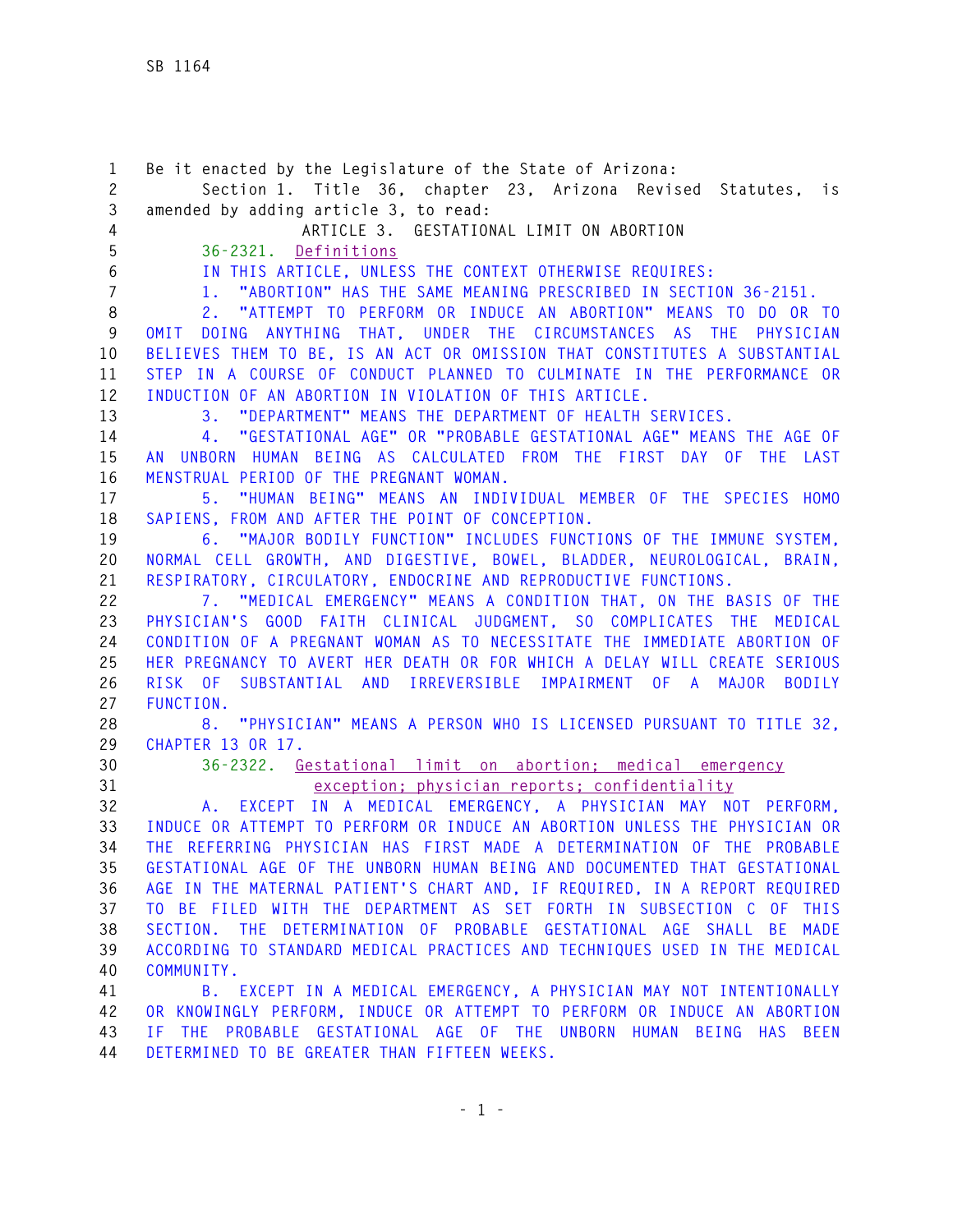**1 C. IN EVERY CASE IN WHICH A PHYSICIAN PERFORMS OR INDUCES AN 2 ABORTION ON AN UNBORN HUMAN BEING WHOSE GESTATIONAL AGE IS GREATER THAN 3 FIFTEEN WEEKS, THE PHYSICIAN, WITHIN FIFTEEN DAYS AFTER THE ABORTION, 4 SHALL FILE WITH THE DEPARTMENT, ON A FORM SUPPLIED BY THE DEPARTMENT, A 5 REPORT CONTAINING ALL OF THE FOLLOWING: 6 1. THE DATE THE ABORTION WAS PERFORMED. 7 2. SPECIFIC METHOD OF ABORTION USED. 8 3. THE PROBABLE GESTATIONAL AGE OF THE UNBORN HUMAN BEING AND THE 9 METHOD USED TO CALCULATE GESTATIONAL AGE. 10 4. A STATEMENT THAT THE ABORTION WAS NECESSARY BECAUSE OF A MEDICAL 11 EMERGENCY. 12 5. THE SPECIFIC MEDICAL INDICATIONS SUPPORTING THE DETERMINATION 13 THAT A MEDICAL EMERGENCY EXISTED. 14 6. THE PROBABLE HEALTH CONSEQUENCES OF THE ABORTION. 15 7. THE PHYSICIAN'S SIGNATURE AS THE PHYSICIAN'S ATTESTATION UNDER 16 OATH THAT THE INFORMATION STATED IS TRUE AND CORRECT TO THE BEST OF THE 17 PHYSICIAN'S KNOWLEDGE. 18 D. REPORTS REQUIRED AND SUBMITTED PURSUANT TO SUBSECTION C OF THIS 19 SECTION MAY NOT CONTAIN THE NAME OF THE MATERNAL PATIENT ON WHOM THE 20 ABORTION WAS PERFORMED OR ANY OTHER INFORMATION OR IDENTIFIERS THAT WOULD 21 MAKE IT POSSIBLE TO IDENTIFY, IN ANY MANNER OR UNDER ANY CIRCUMSTANCES, A 22 WOMAN WHO OBTAINED OR SOUGHT TO OBTAIN AN ABORTION. 23 36-2323. Department; forms 24 THE DEPARTMENT SHALL CREATE THE FORMS REQUIRED BY SECTION 36-2322 25 WITHIN THIRTY DAYS AFTER THE EFFECTIVE DATE OF THIS SECTION. THE 26 REPORTING REQUIREMENTS OF SECTION 36-2322 ON FORMS PUBLISHED BY THE 27 DEPARTMENT DO NOT APPLY UNTIL TEN DAYS AFTER THE REQUISITE FORMS HAVE BEEN 28 MADE AVAILABLE OR THE EFFECTIVE DATE OF THIS SECTION, WHICHEVER IS LATER. 29 36-2324. Violation; classification; exclusion from 30 prosecution 31 A. ANY PHYSICIAN WHO INTENTIONALLY OR KNOWINGLY VIOLATES THE 32 PROHIBITION IN SECTION 36-2322, SUBSECTION B IS GUILTY OF A CLASS 6 33 FELONY. 34 B. A PREGNANT WOMAN ON WHOM AN ABORTION IS PERFORMED, INDUCED OR 35 ATTEMPTED IN VIOLATION OF SECTION 36-2322 MAY NOT BE PROSECUTED FOR 36 CONSPIRACY TO COMMIT ANY VIOLATION OF THIS ARTICLE. 37 36-2325. Unprofessional conduct; civil penalties 38 A. A PHYSICIAN WHO INTENTIONALLY OR KNOWINGLY VIOLATES THE 39 PROHIBITION IN SECTION 36-2322, SUBSECTION B COMMITS AN ACT OF 40 UNPROFESSIONAL CONDUCT AND THE PHYSICIAN'S LICENSE TO PRACTICE MEDICINE IN 41 THIS STATE SHALL BE SUSPENDED OR REVOKED PURSUANT TO TITLE 32, CHAPTER 13 42 OR 17, AS APPLICABLE.**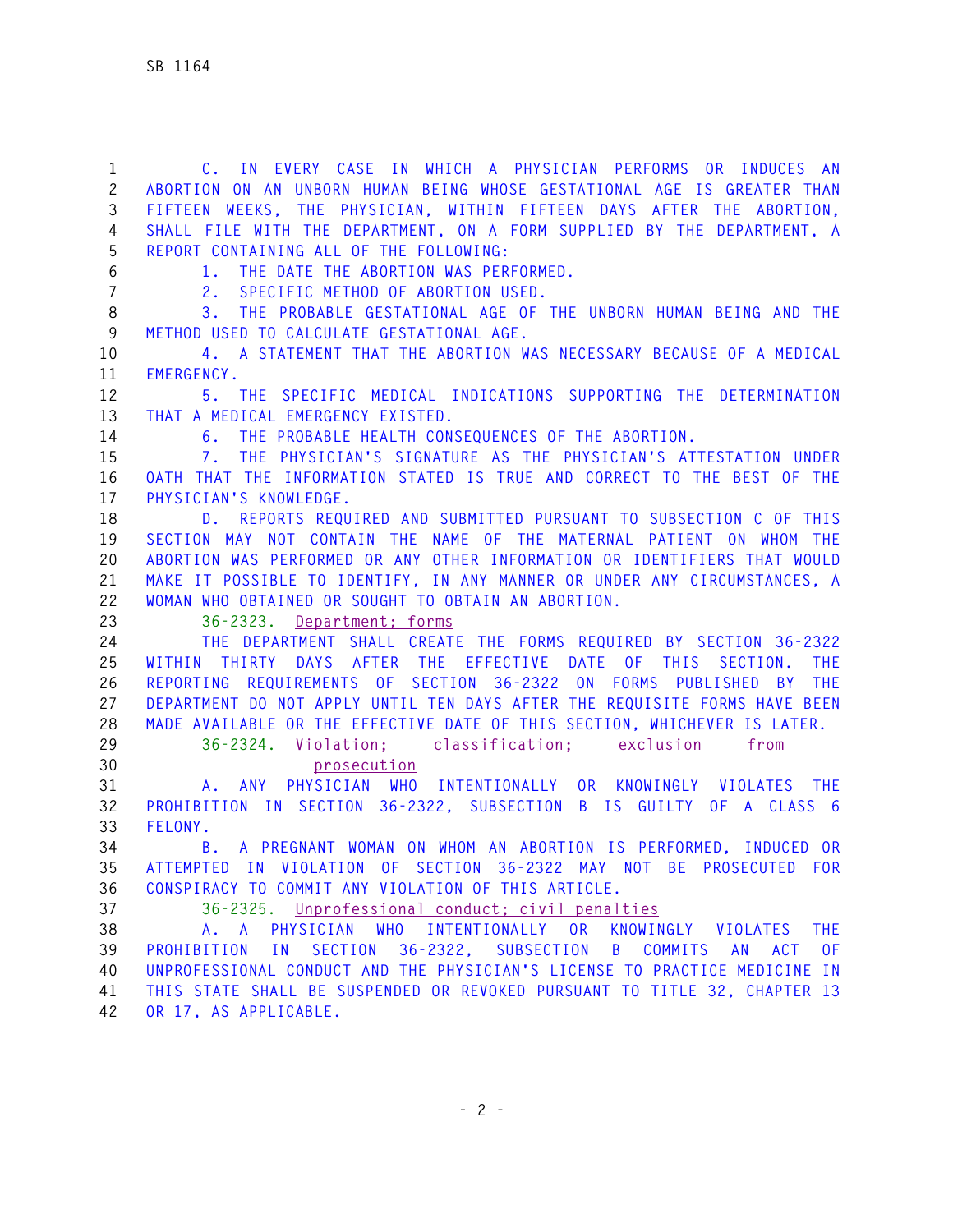**1 B. A PHYSICIAN WHO KNOWINGLY OR INTENTIONALLY DELIVERS TO THE 2 DEPARTMENT ANY REPORT REQUIRED BY SECTION 36-2322, SUBSECTION C THAT 3 CONTAINS A FALSE STATEMENT IS SUBJECT TO A CIVIL PENALTY OF NOT MORE THAN 4 \$10,000 IMPOSED BY THE DEPARTMENT.** 

**5 C. A PHYSICIAN WHO KNOWINGLY OR INTENTIONALLY FAILS TO FILE WITH 6 THE DEPARTMENT ANY REPORT REQUIRED BY SECTION 36-2322, SUBSECTION C IS 7 SUBJECT TO A CIVIL PENALTY OF NOT MORE THAN \$10,000 IMPOSED BY THE 8 DEPARTMENT.** 

**9 36-2326. Enforcement; attorney general** 

**10 THE ATTORNEY GENERAL MAY BRING AN ACTION IN LAW OR EQUITY TO ENFORCE 11 THIS ARTICLE ON BEHALF OF THE DIRECTOR OF THE DEPARTMENT, THE ARIZONA 12 MEDICAL BOARD OR THE BOARD OF OSTEOPATHIC EXAMINERS IN MEDICINE AND 13 SURGERY.** 

**14 Sec. 2. Construction**

**15 This act does not:**

**16 1. Create or recognize a right to abortion or alter generally 17 accepted medical standards. The Legislature does not intend this act to 18 make lawful an abortion that is currently unlawful.** 

**19 2. Repeal, by implication or otherwise, section 13-3603, Arizona 20 Revised Statutes, or any other applicable state law regulating or 21 restricting abortion.** 

**22 Sec. 3. Legislative intent**

**23 A. The Legislature makes the following findings of fact and 24 incorporates them herein by reference:** 

**25 1. The United States is one of only six nations in the world that 26 allows nontherapeutic or elective abortion-on-demand after the twentieth 27 week of gestation. In fact, fully seventy-five percent of all nations do 28 not allow abortion after twelve weeks' gestation, except in most instances 29 to save the life or to preserve the physical health of the mother.** 

**30 2. Medical and other authorities now know more about human prenatal 31 development than ever before, including that:** 

**32 (a) Between five and six weeks' gestation, an unborn human being's 33 heart begins beating.** 

**34 (b) An unborn human being begins to move about in the womb at 35 approximately eight weeks' gestation.** 

**36 (c) At nine weeks' gestation, all basic physiological functions are 37 present. Teeth and eyes are present, as well as external genitalia.** 

**38 (d) An unborn human being's vital organs begin to function at ten 39 weeks' gestation. Hair, fingernails and toenails also begin to form.** 

**40 (e) At eleven weeks' gestation, an unborn human being's diaphragm 41 is developing, and he or she may even hiccup. The unborn human being is 42 beginning to move about freely in the womb.** 

**43 (f) At twelve weeks' gestation, an unborn human being can open and 44 close his or her fingers, starts to make sucking motions and senses 45 stimulation from the world outside the womb. Importantly, the unborn**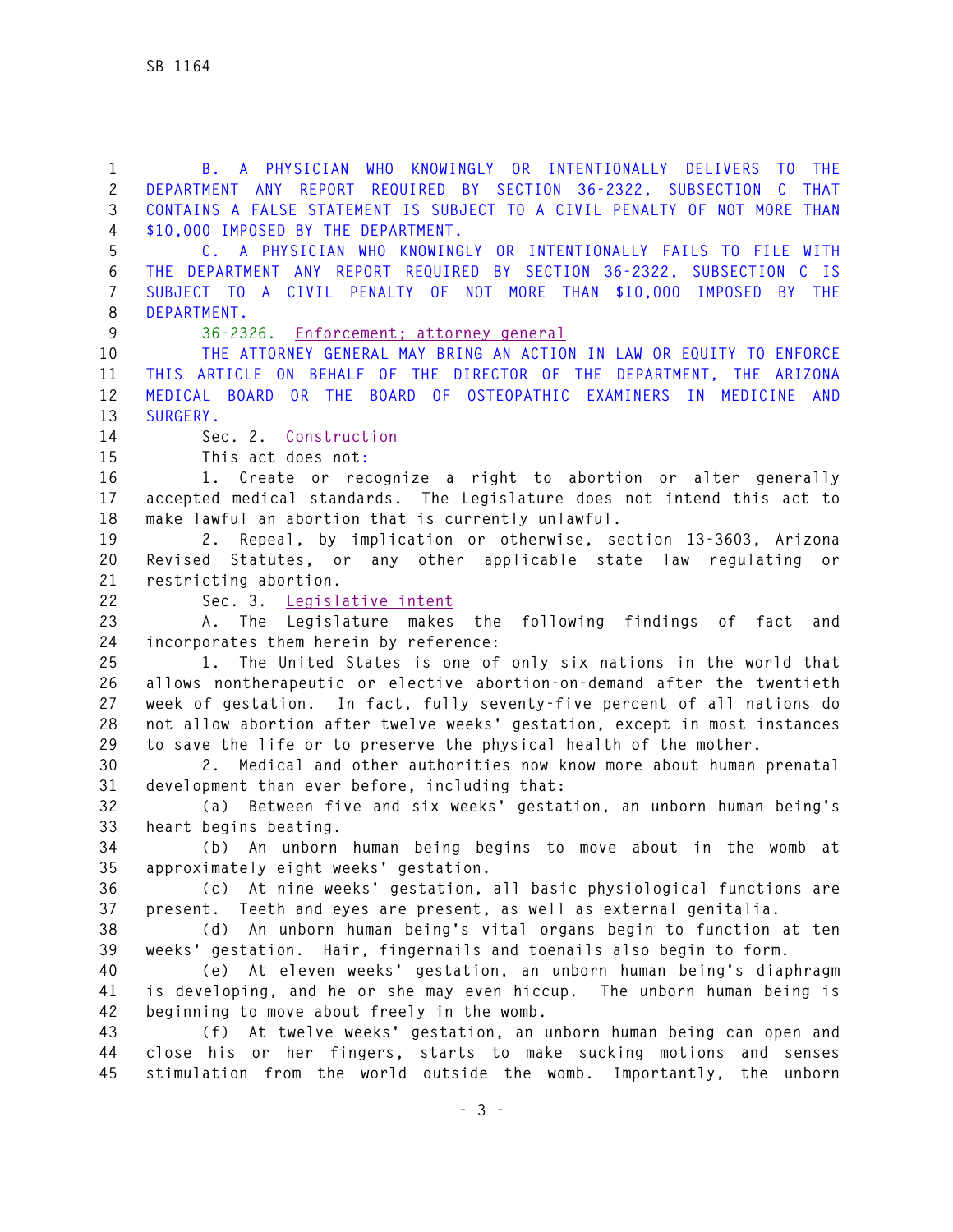**1 human being has taken on "the human form" in all relevant aspects. 2 Gonzales v. Carhart, 550 U.S. 124, 160 (2007).** 

**3 3. The United States Supreme Court has long recognized that this 4 state has an "important and legitimate interest in protecting the 5 potentiality of human life," Roe v. Wade, 410 U.S. 113, 162 (1973), and 6 specifically that this state "has an interest in protecting the life of 7 the unborn." Planned Parenthood of Southeastern Pennsylvania v. Casey, 8 505 U.S. 833, 873 (1992).** 

**9 4. The majority of abortion procedures performed after fifteen 10 weeks' gestation are dilation and evacuation procedures that involve the 11 use of surgical instruments to crush and tear the unborn human being apart 12 before removing the pieces of the dead human being from the womb. The 13 Legislature finds that the intentional commission of such acts for 14 nontherapeutic or elective reasons is a barbaric practice, dangerous for 15 the maternal patient and demeaning to the medical profession.** 

**16 5. Most obstetricians and gynecologists practicing in this state do 17 not offer or perform nontherapeutic or elective abortions. Even fewer 18 offer or perform the dilation and evacuation abortion procedure even 19 though it is within their scope of practice.** 

**20 6. This state also has "legitimate interests from the outset of 21 pregnancy in protecting the health of women." Planned Parenthood of 22 Southeastern Pennsylvania v. Casey, 505 U.S. 833, 847 (1992), as the 23 "medical, emotional, and psychological consequences of abortion are 24 serious and can be lasting.…" H.L. v. Matheson, 450 U.S. 398, 411 (1981).** 

**25 7. Abortion carries significant physical and psychological risks to 26 the maternal patient and these physical and psychological risks increase 27 with gestational age. Specifically, in abortions performed after eight 28 weeks' gestation, the relative physical and psychological risks escalate 29 exponentially as gestational age increases. L. Bartlett et al., Risk 30 factors for legal induced abortion mortality in the United States, 31 OBSTETRICS AND GYNECOLOGY 103(4):729 (2004).** 

**32 8. Importantly, as the second trimester progresses, in the vast 33 majority of uncomplicated pregnancies, the maternal health risks of 34 undergoing an abortion are greater than the risks of carrying a pregnancy 35 to term.** 

**36 9. Medical complications from dilation and evacuation abortions 37 include pelvic infection, incomplete abortions (retained tissue), blood 38 clots, heavy bleeding or hemorrhage, laceration, tear or other injury to 39 the cervix, puncture, laceration, tear or other injury to the uterus, 40 injury to the bowel or bladder, depression, anxiety, substance abuse and 41 other emotional or psychological problems. Further, in abortions 42 performed after fifteen weeks' gestation, there is a higher risk of 43 requiring a hysterectomy, other reparative surgery or blood transfusion.**